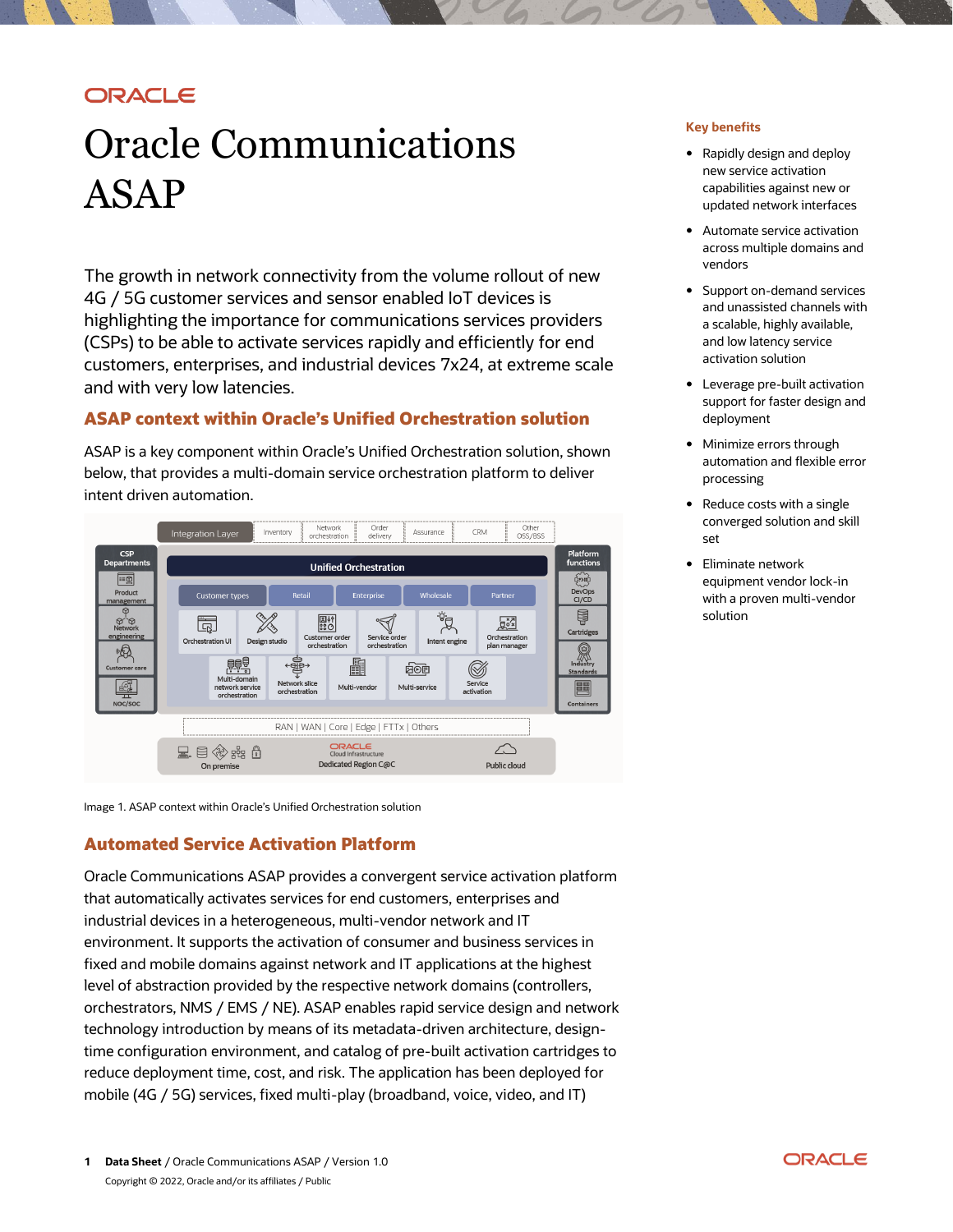services and sensor-enabled IoT services in communications service providers, cable providers and large enterprise environments.

It may be deployed in a fully integrated manner as part of the Oracle Communications Unified Orchestration solution or directly integrated with thirdparty upstream systems. Market-proven for high-volume performance and scalability, Oracle Communications ASAP is deployed by more than 75 service providers worldwide and activates services for approximately 300 million subscribers and devices globally.

# **ASAP context within Oracle's Unified Orchestration solution**

ASAP is generally deployed as the service activation component within the Unified Orchestration solution architecture and receives fully assigned activation orders from the Oracle Communications Order & Service Management (OSM) component that manages the lifecycle of the service order.

**Rapid activation design** – as a highly configurable, metadata driven application, ASAP may be configured using Design Studio to develop, assemble, configure, and deploy the activation solution – leveraging pre-built cartridges to support activation of the target services and network technologies.

**Automated service activation** – ASAP provides a high-performance service activation platform that receives incoming activation orders, decomposes them from activation bundles to service actions and atomic network actions. It then executes the network actions against the network and IT applications required to automatically activate all services on the received order. It also coordinates the activation between potentially multiple related orders.

## **Design studio for ASAP**

ASAP provides a single, integrated design time tool used by partners, customers, and Oracle developers / consultants to dramatically simplify service design to enable the rapid assembly and deployment of both new and redesigned cartridges, services, and activation bundles. The metadata driven architecture of ASAP, combined with the ease of cartridge / solution design, test and deployment provided by Design Studio, enables ASAP to rapidly support:

- New service domains such as 4G / 5G, IoT, FTTx, IPTV, Digital Apps, etc.
- New vendors within a service domain such as a new vendor UDR in a 5G network
- New versions of vendor equipment with enhanced functions

This capability together with the layered architecture of ASAP allows service providers to abstract and insulate their network changes from upstream service order management and inventory processes by technically decoupling the different layers and thereby supporting operational agility.

#### **Key features**

- Simplified service design enables rapid solution assembly and deployment
- Intuitive tooling to support rapid development and testing of activation cartridges
- Comprehensive transactional control of activation request processing
- Sophisticated session and network connection management with high configurability
- Carrier-grade performance, scalability, and active-active application availability
- Decouples network topology evolution from upstream OSS and BSS systems for operational flexibility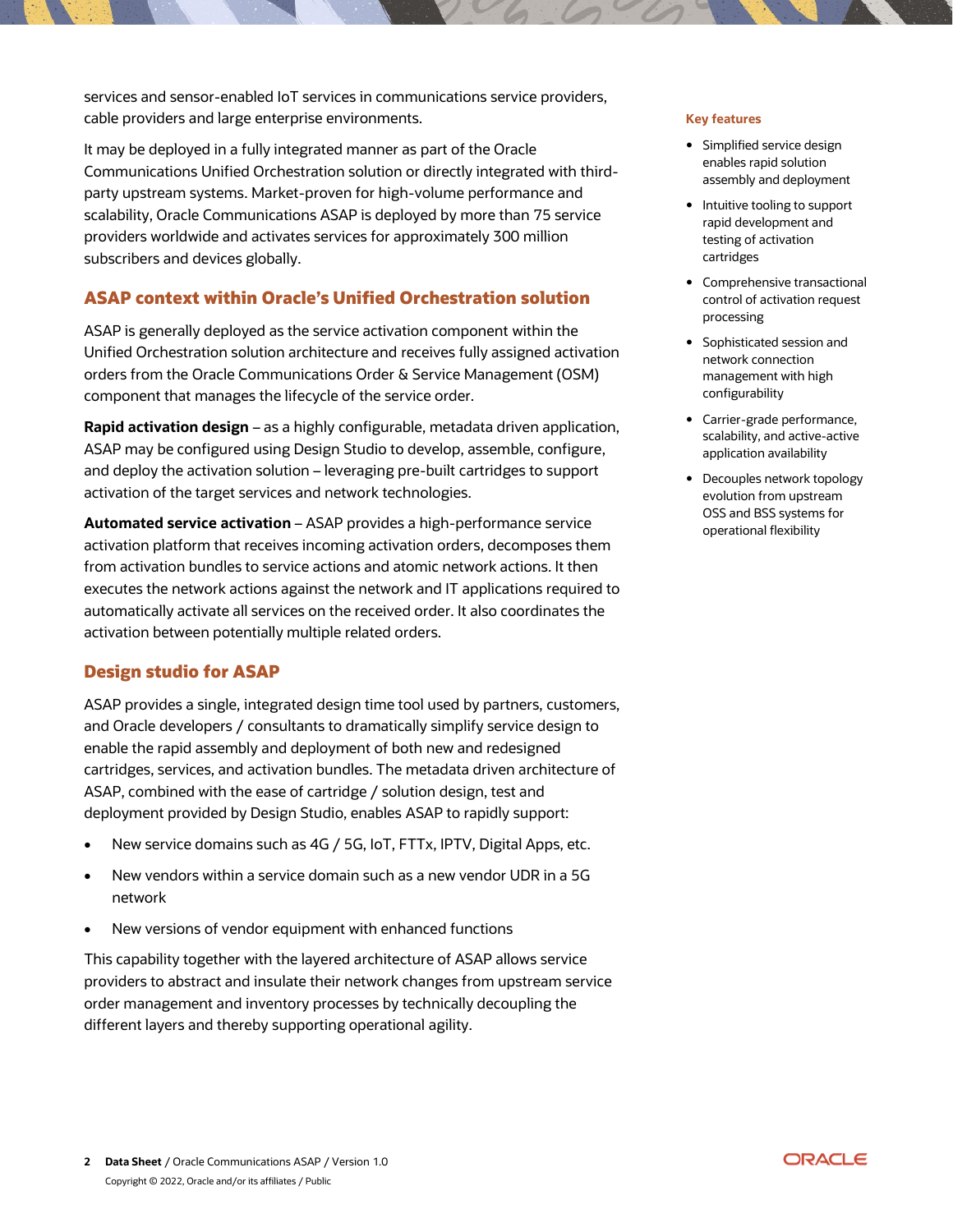# **Comprehensive activation control**

ASAP provides full support for:

- Immediate / future dated scheduling of both individual and batch orders
- Order prioritization and related, supplemental and cancellation orders
- Full transaction management of the order including flexible, configurable rollback
- Dynamic transaction routing based on internal or external rules and tables
- Flexible error processing including point of no return, jeopardy, and fallout management

#### **Sophisticated session and connection management**

In addition to activation service design and cartridge development, Design Studio for ASAP also enables highly configurable control of network connectivity to maximize throughput, including:

- Dynamic connection management to maximize throughput based on load
- Flexible parallel and serial processing or activation requests to target elements
- Blackout and maintenance mode support and transaction re-transmission for ease of operations

#### **Carrier-grade performance and scalability**

ASAP provides a highly scalable, and reliable platform proven in many large service provider deployments processing up to several million activation orders per day in production environments.

In benchmarks, a single suitably configured ASAP instance co-resident with the Oracle Database server on a single server, is able to support approximately 150 million mobile subscribers (with throughput of more than 2,100 independent network updates per second with sub-second latency). This provides service providers the confidence to seamlessly scale a single ASAP instance for simplified operations.

#### **Active–active high availability using multi-instance ASAP**

Using the ASAP order balancer depicted below, ASAP supports the deployment of multiple ASAP instances in an active-active mode for higher throughput and high availability with no service failure. It ensures zero downtime during upgrades and new cartridge deployments. Such deployments distribute the processing load uniformly between ASAP instances, scaling horizontally to increase the throughput of the system.

This configuration includes built-in server affinity to manage order stickiness without the need for any third-party clustering software.

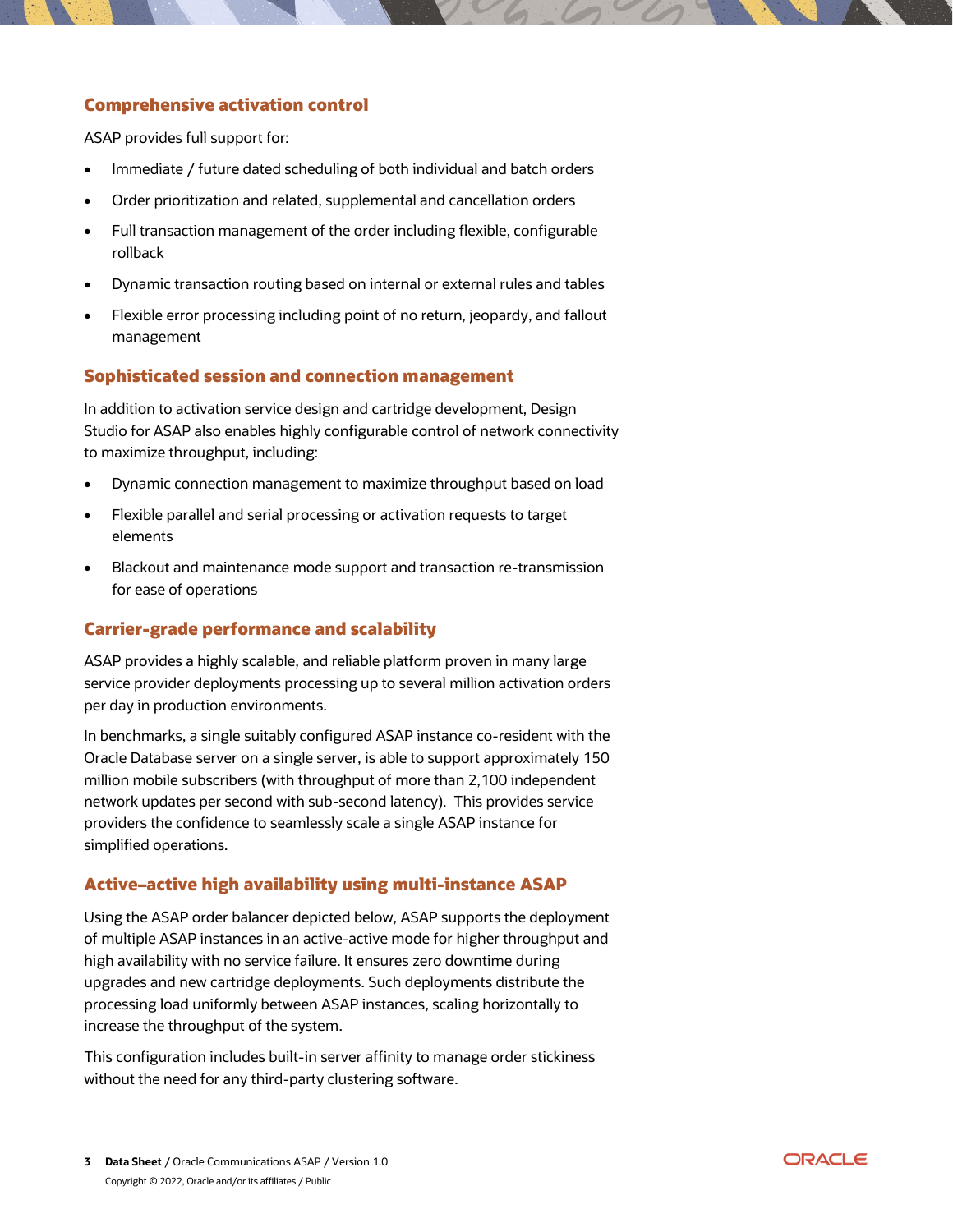Such deployments are applicable to both traditional and Cloud Native ASAP deployments.



Image 2. Active–active high availability using multi-instance ASAP

## **ASAP Cloud Native Deployment**

ASAP has been re-architected to support cloud native deployment using Container Images in a Kubernetes-orchestrated Cloud Native Environment to facilitate continuous integration, continuous delivery, and DevOps practices.



Image 3. Contemporary approach using DevOps and Cloud Native.

This enables the rapid and automated deployment and configuration of ASAP on a Kubernetes cluster and simplified life cycle management of installation and deployment using Helm charts.

It provides near zero downtime and lowers the CAPEX and OPEX through hardware optimization and lower operational costs respectively

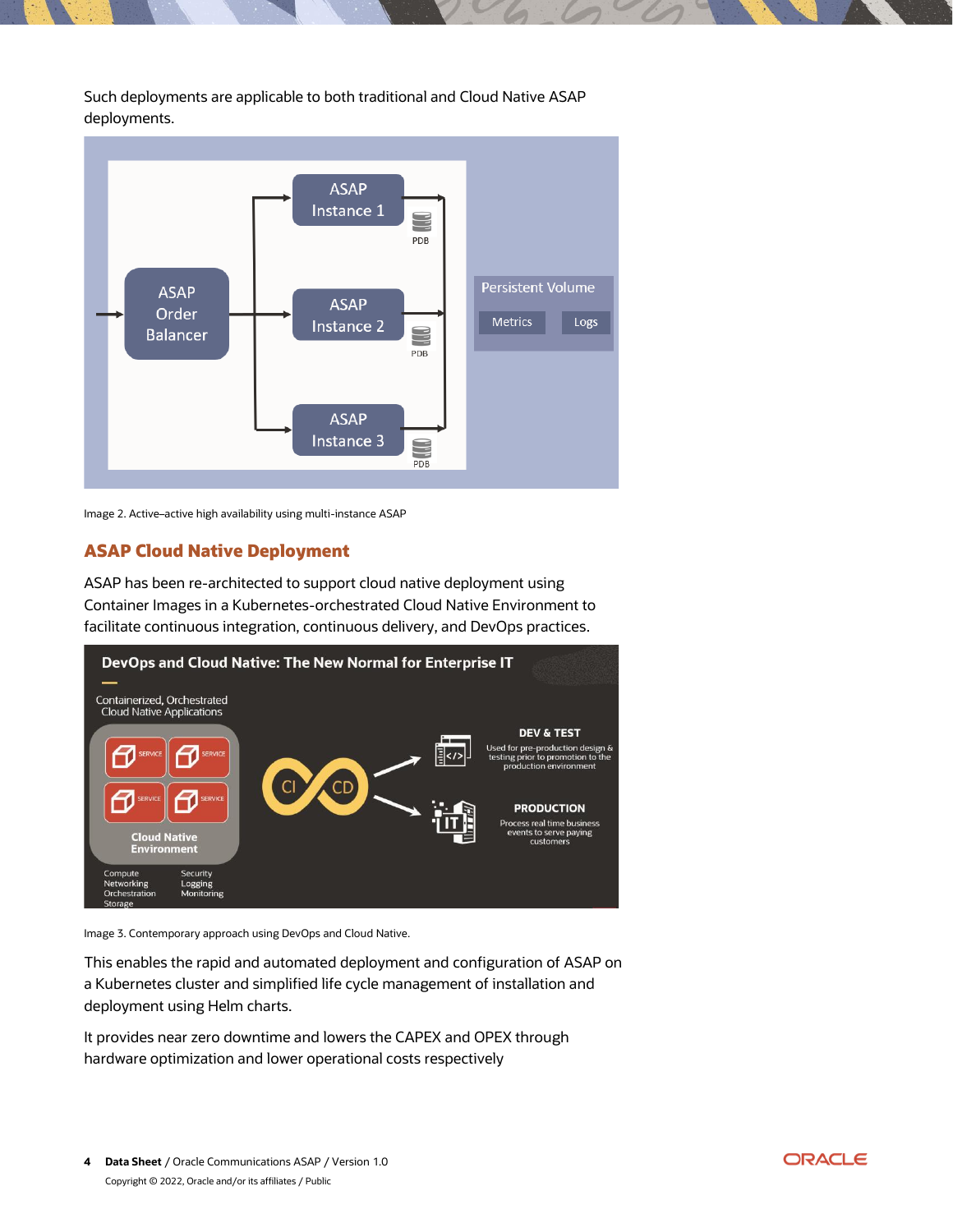

Image 4. ASAP Cloud Native deployment architecture.

This deployment provides a visually appealing dashboard to monitor and collect system metrics. It monitors overall system health & resource utilization using Grafana charts to display pod and application metrics. Pod level metrics collected include number of Docker containers, CPU usage, memory consumption, network I/O, etc. Application metrics include information on various work order states.



Image 5. ASAP deployment monitoring dashboard